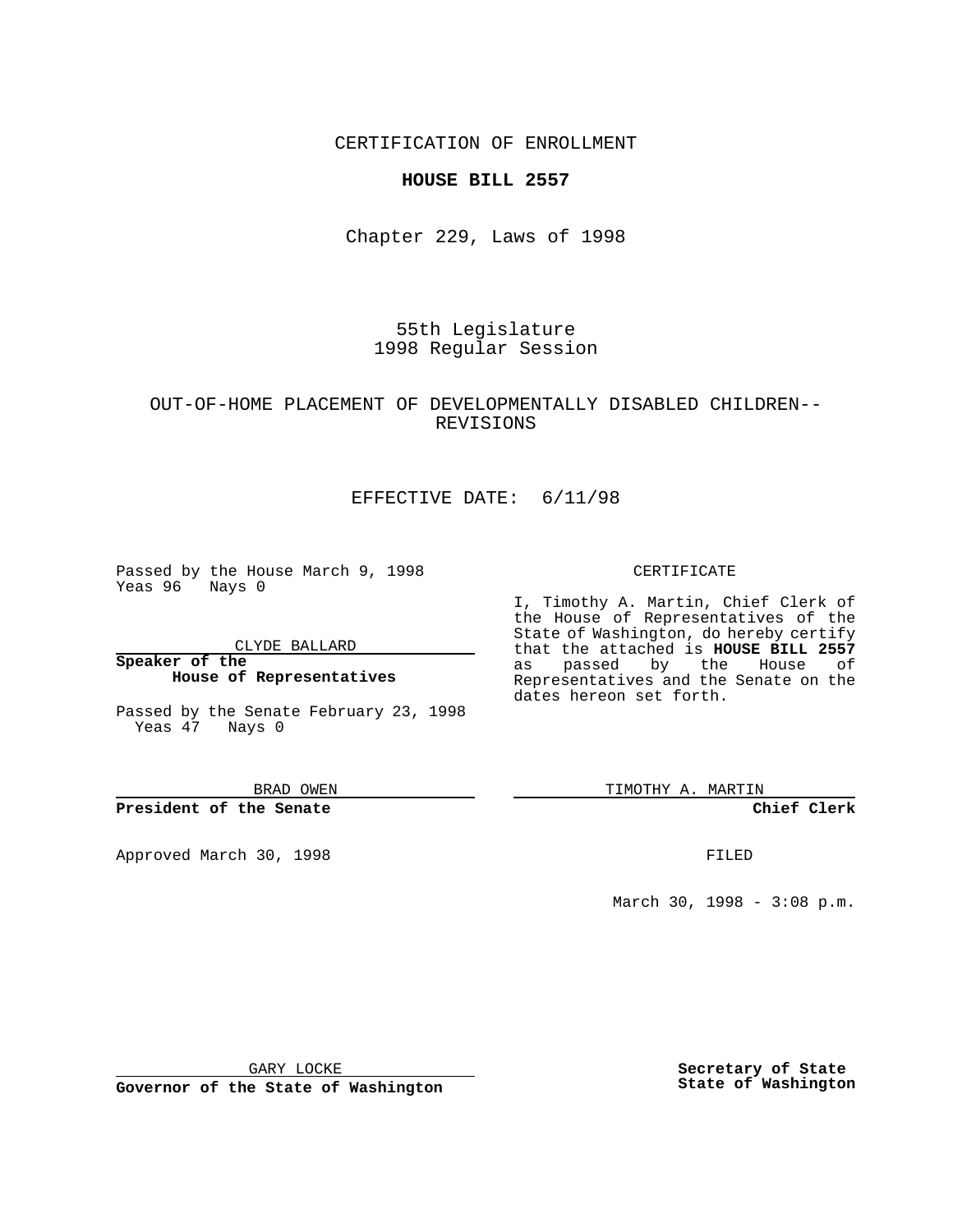## **HOUSE BILL 2557** \_\_\_\_\_\_\_\_\_\_\_\_\_\_\_\_\_\_\_\_\_\_\_\_\_\_\_\_\_\_\_\_\_\_\_\_\_\_\_\_\_\_\_\_\_\_\_

\_\_\_\_\_\_\_\_\_\_\_\_\_\_\_\_\_\_\_\_\_\_\_\_\_\_\_\_\_\_\_\_\_\_\_\_\_\_\_\_\_\_\_\_\_\_\_

### AS AMENDED BY THE SENATE

Passed Legislature - 1998 Regular Session

## **State of Washington 55th Legislature 1998 Regular Session**

**By** Representatives Tokuda, Cooke and O'Brien; by request of Department of Social and Health Services

Read first time 01/15/98. Referred to Committee on Children & Family Services.

 AN ACT Relating to technical clarifying changes to developmentally disabled children's out-of-home placement; and amending RCW 74.13.350, 13.34.270, and 74.13.021.

BE IT ENACTED BY THE LEGISLATURE OF THE STATE OF WASHINGTON:

 **Sec. 1.** RCW 74.13.350 and 1997 c 386 s 16 are each amended to read as follows:

 It is the intent of the legislature that parents are responsible for the care and support of children with developmental disabilities. The legislature recognizes that, because of the intense support required to care for a child with developmental disabilities, the help of an out-of-home placement may be needed. It is the intent of the legislature that, when the sole reason for the out-of-home placement is the child's developmental disability, such services be offered by the department to these children and their families through a voluntary placement agreement. In these cases, the parents shall retain legal custody of the child.

 As used in this section, "voluntary placement agreement" means a written agreement between the department and a child's parent or legal guardian authorizing the department to place the child in a licensed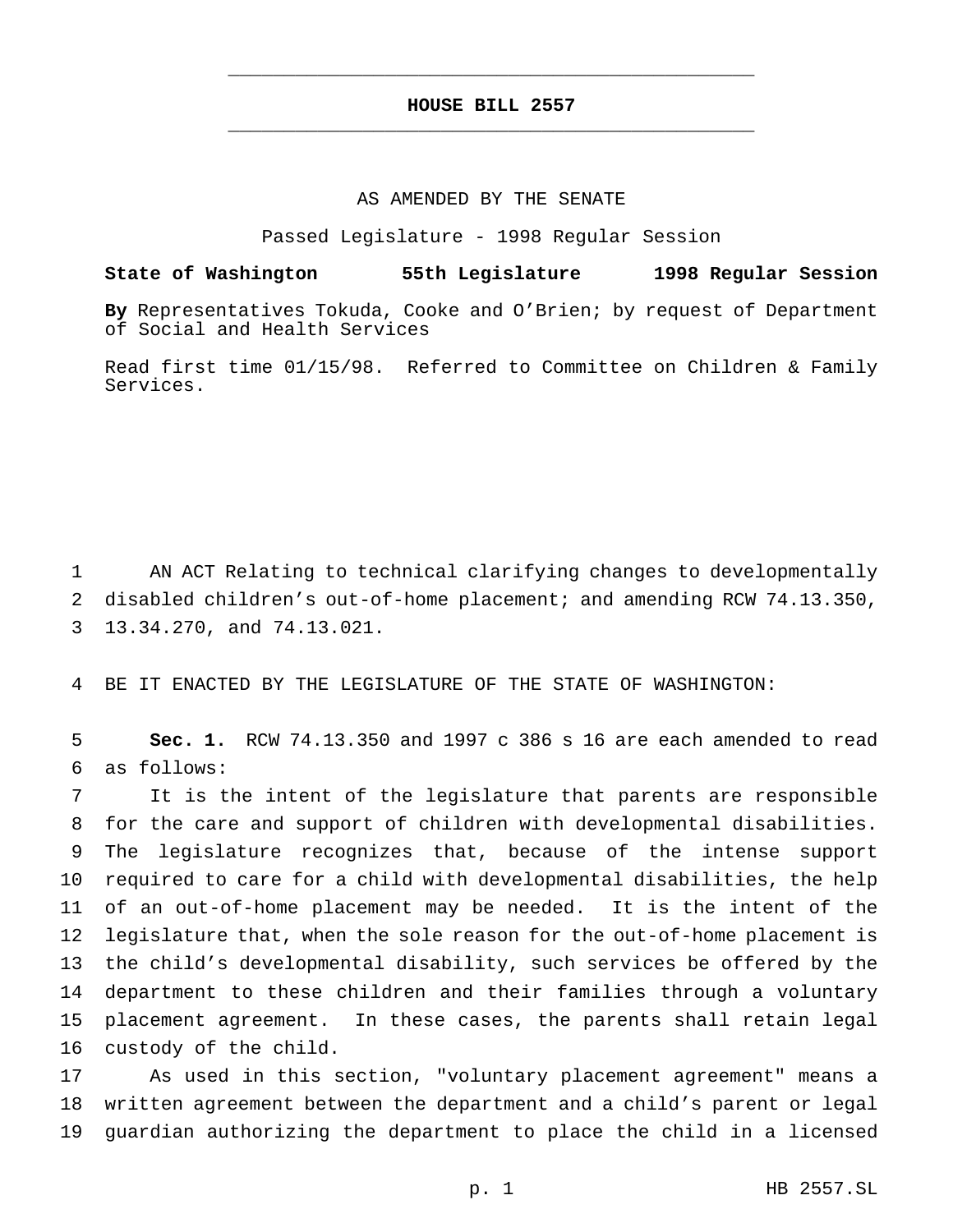facility. Under the terms of this agreement, the parent or legal guardian shall retain legal custody and the department shall be responsible for the child's placement and care. The agreement shall at a minimum specify the legal status of the child and the rights and obligations of the parent or legal guardian, the child, and the department while the child is in placement. The agreement must be signed by the child's parent or legal guardian and the department to be in effect, except that an agreement regarding an Indian child shall not be valid unless executed in writing before the court and filed with the court as provided in RCW 13.34.245. Any party to a voluntary placement agreement may terminate the agreement at any time. Upon termination of the agreement, the child shall be returned to the care of the child's parent or legal guardian unless the child has been taken into custody pursuant to RCW 13.34.050 or 26.44.050, placed in shelter care pursuant to RCW 13.34.060, or placed in foster care pursuant to RCW 13.34.130. As used in this section, "out-of-home placement" and "out-of-home care" mean the placement of a child in a foster family home or group care facility licensed under chapter 74.15 RCW.

 Whenever the department places a child in out-of-home care under a voluntary placement pursuant to this section, the department shall have the responsibility for the child's placement and care. The department shall develop a permanency plan of care for the child no later than sixty days from the date that the department assumes responsibility for the child's placement and care. Within the first one hundred eighty days of the placement, the department shall obtain a judicial determination pursuant to RCW 13.04.030(1)(j) and 13.34.270 that the placement is in the best interests of the child. If the child's out- of-home placement ends before one hundred eighty days have elapsed, no 29 judicial determination under RCW 13.04.030(1)(b) is required. The permanency planning hearings shall review whether the child's best interests are served by continued out-of-home placement and determine the future legal status of the child.

 The department shall provide for periodic administrative reviews as required by federal law. A review may be called at any time by either the department, the parent, or the legal guardian.

 Nothing in this section shall prevent the department from filing a dependency petition if there is reason to believe that the child is a dependent child as defined in RCW 13.34.030.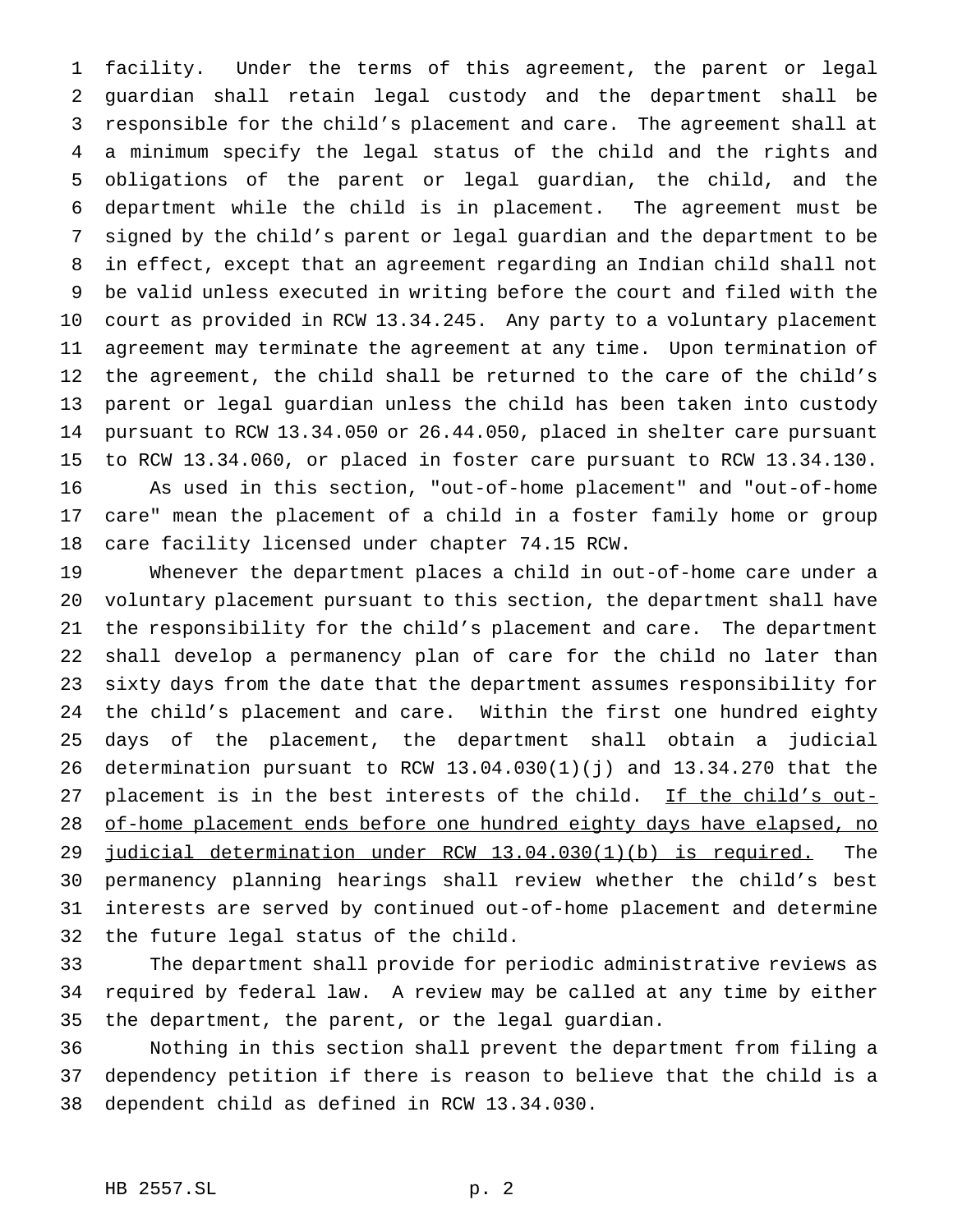The department shall adopt rules providing for the implementation of chapter 386, Laws of 1997 and the transfer of responsibility for out-of-home placements from the dependency process under chapter 13.34 RCW to the process under this chapter.

5 It is the intent of the legislature that the department undertake voluntary out-of-home placement in cases where the child's developmental disability is such that the parent, guardian, or legal custodian is unable to provide the necessary care for the child, and 9 the parent, guardian, or legal custodian has determined that the child 10 would benefit from placement outside of the home. If the department 11 does not accept a voluntary placement agreement signed by the parent, 12 a petition may be filed and an action pursued under chapter 13.34 RCW. The department shall inform the parent, guardian, or legal custodian in writing of their right to civil action under chapter 13.34 RCW.

 **Sec. 2.** RCW 13.34.270 and 1997 c 386 s 19 are each amended to read as follows:

 (1) Whenever the department of social and health services places a developmentally disabled child in out-of-home care pursuant to RCW 74.13.350, the department shall obtain a judicial determination within one hundred eighty days of the placement that continued placement is in 21 the best interests of the child. If the child's out-of-home placement ends before one hundred eighty days have elapsed, no judicial determination is required.

 (2) To obtain the judicial determination, the department shall file a petition alleging that there is located or residing within the county a child who has a developmental disability, as defined in RCW 71A.10.020, and that the child has been placed in out-of-home care pursuant to RCW 74.13.350. The petition shall request that the court review the child's placement, make a determination that continued placement is in the best interests of the child, and take other necessary action as provided in this section. The petition shall contain the name, date of birth, and residence of the child and the names and residences of the child's parent or legal guardian who has agreed to the child's placement in out-of-home care. Reasonable attempts shall be made by the department to ascertain and set forth in the petition the identity, location, and custodial status of any parent who is not a party to the placement agreement and why that parent cannot assume custody of the child.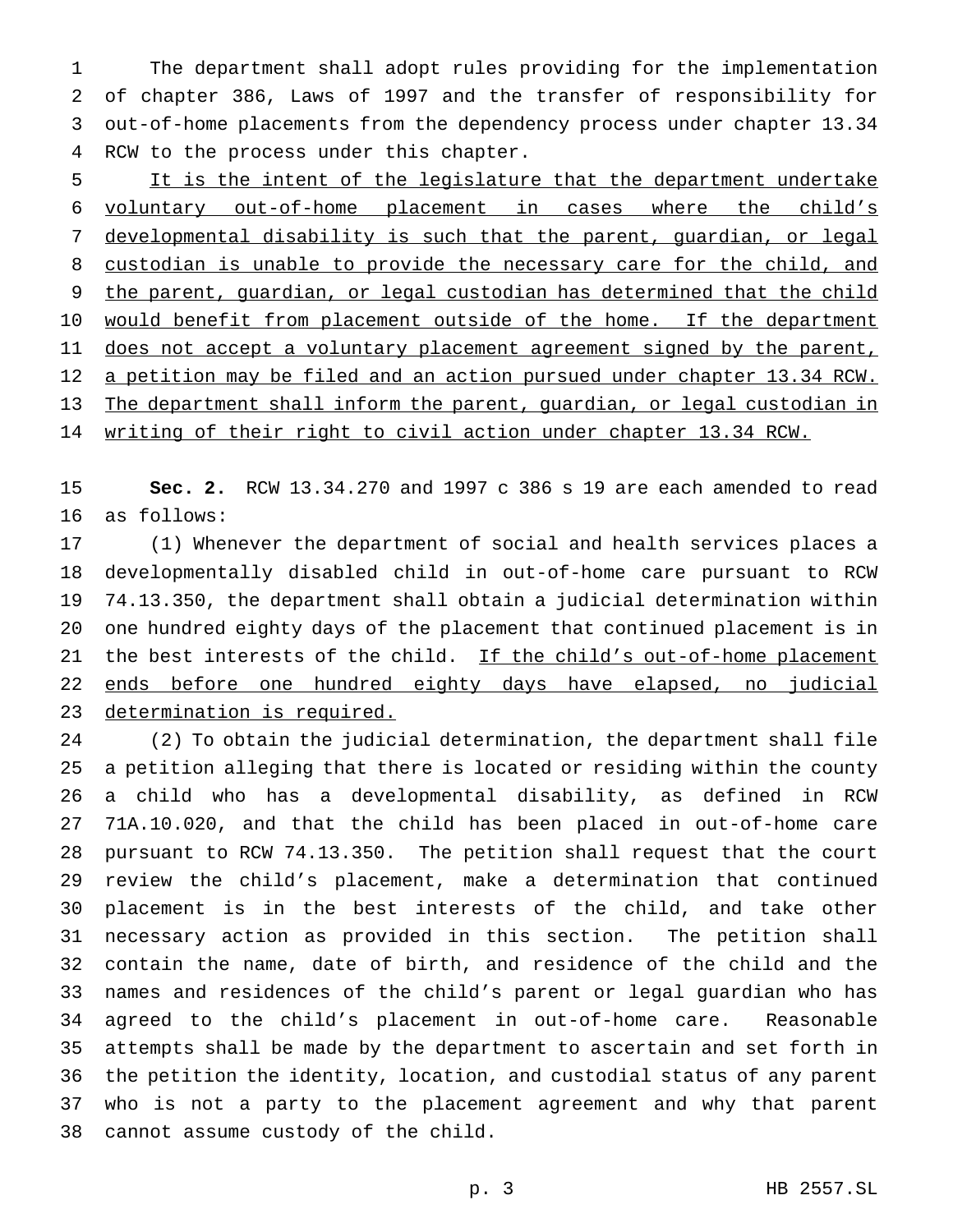(3) Upon filing of the petition, the clerk of the court shall schedule the petition for a hearing to be held no later than fourteen calendar days after the petition has been filed. The department shall provide notification of the time, date, and purpose of the hearing to the parent or legal guardian who has agreed to the child's placement in out-of-home care. The department shall also make reasonable attempts to notify any parent who is not a party to the placement agreement, if the parent's identity and location is known. Notification under this section may be given by the most expedient means, including but not limited to, mail, personal service, telephone, and telegraph.

 (4) The court shall appoint a guardian ad litem for the child as provided in RCW 13.34.100, unless the court for good cause finds the appointment unnecessary.

 (5) Permanency planning hearings shall be held as provided in this subsection. At the hearing, the court shall review whether the child's best interests are served by continued out-of-home placement and determine the future legal status of the child.

 (a) For children age ten and under, a permanency planning hearing shall be held in all cases where the child has remained in out-of-home care for at least nine months and an adoption decree or guardianship order has not previously been entered. The hearing shall take place no later than twelve months following commencement of the child's current placement episode.

 (b) For children over age ten, a permanency planning hearing shall be held in all cases where the child has remained in out-of-home care for at least fifteen months and an adoption decree or guardianship order has not previously been entered. The hearing shall take place no later than eighteen months following commencement of the current placement episode.

 (c) No later than ten working days before the permanency planning hearing, the department shall submit a written permanency plan to the court and shall mail a copy of the plan to all parties. The plan shall be directed toward securing a safe, stable, and permanent home for the child as soon as possible. The plan shall identify one of the following outcomes as the primary goal and may also identify additional outcomes as alternative goals: Return of the child to the home of the child's parent or legal guardian; adoption; guardianship; or long-term out-of-home care, until the child is age eighteen, with a written agreement between the parties and the child's care provider.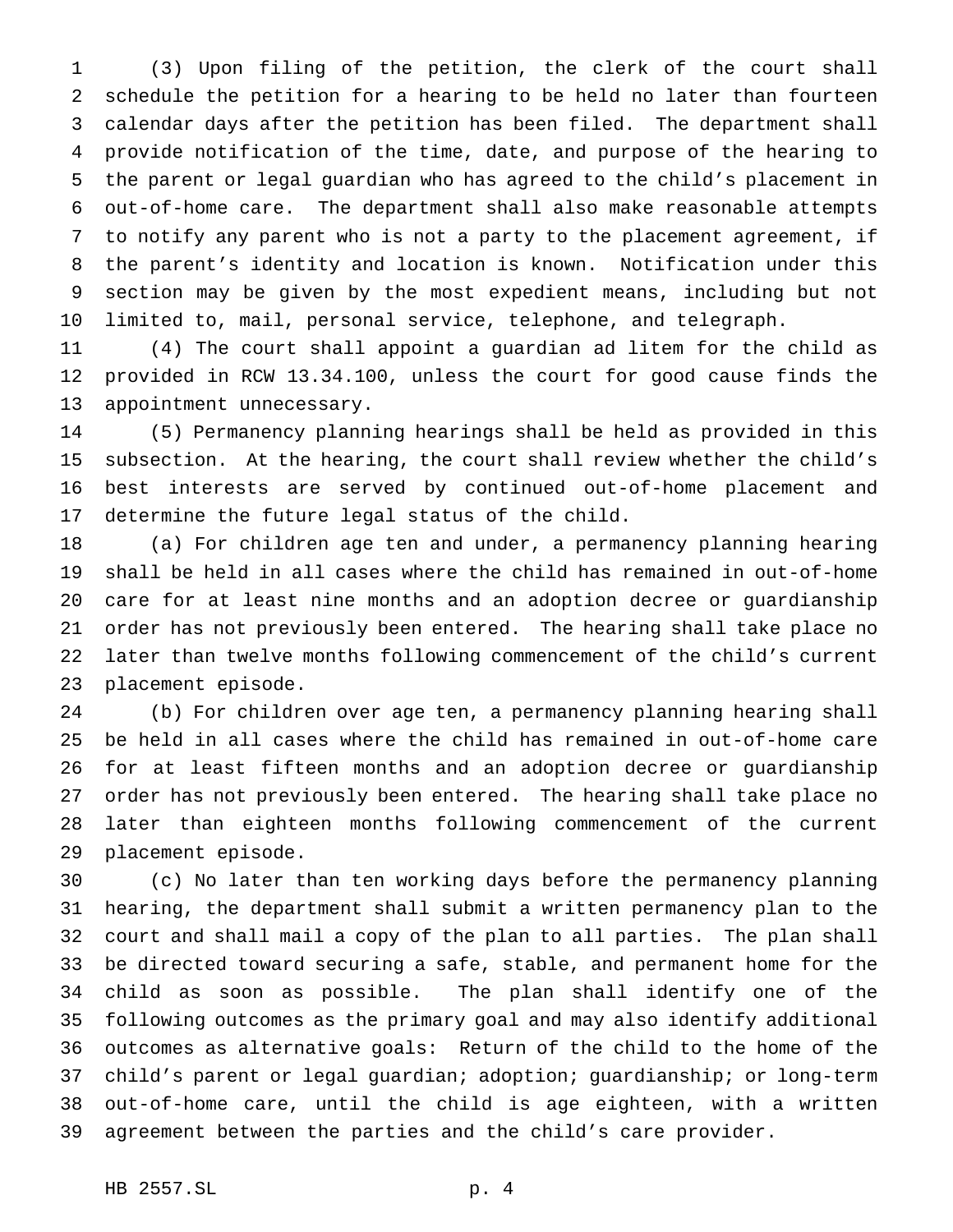(d) If a goal of long-term out-of-home care has been achieved before the permanency planning hearing, the court shall review the child's status to determine whether the placement and the plan for the child's care remains appropriate. In cases where the primary 5 permanency planning goal has not ((be [been])) been achieved, the court shall inquire regarding the reasons why the primary goal has not been achieved and determine what needs to be done to make it possible to achieve the primary goal.

 (e) Following the first permanency planning hearing, the court shall hold a further permanency planning hearing in accordance with this section at least once every twelve months until a permanency planning goal is achieved or the voluntary placement agreement is terminated.

 (6) Any party to the voluntary placement agreement may terminate the agreement at any time. Upon termination of the agreement, the child shall be returned to the care of the child's parent or legal guardian, unless the child has been taken into custody pursuant to RCW 13.34.050 or 26.44.050, placed in shelter care pursuant to RCW 13.34.060, or placed in foster care pursuant to RCW 13.34.130. The department shall notify the court upon termination of the voluntary placement agreement and return of the child to the care of the child's parent or legal guardian. Whenever a voluntary placement agreement is terminated, an action under this section shall be dismissed.

 (7) This section does not prevent the department from filing a dependency petition if there is reason to believe that the child is a dependent child as defined in RCW 13.34.030. An action filed under this section shall be dismissed upon the filing of a dependency petition regarding a child who is the subject of the action under this section.

 **Sec. 3.** RCW 74.13.021 and 1997 c 386 s 15 are each amended to read as follows:

32 As used in this chapter, "developmentally disabled ((dependent)) child" is a child who has a developmental disability as defined in RCW 71A.10.020 and whose parent, guardian, or legal custodian and with the department mutually agree that services appropriate to the child's needs can not be provided in the home.